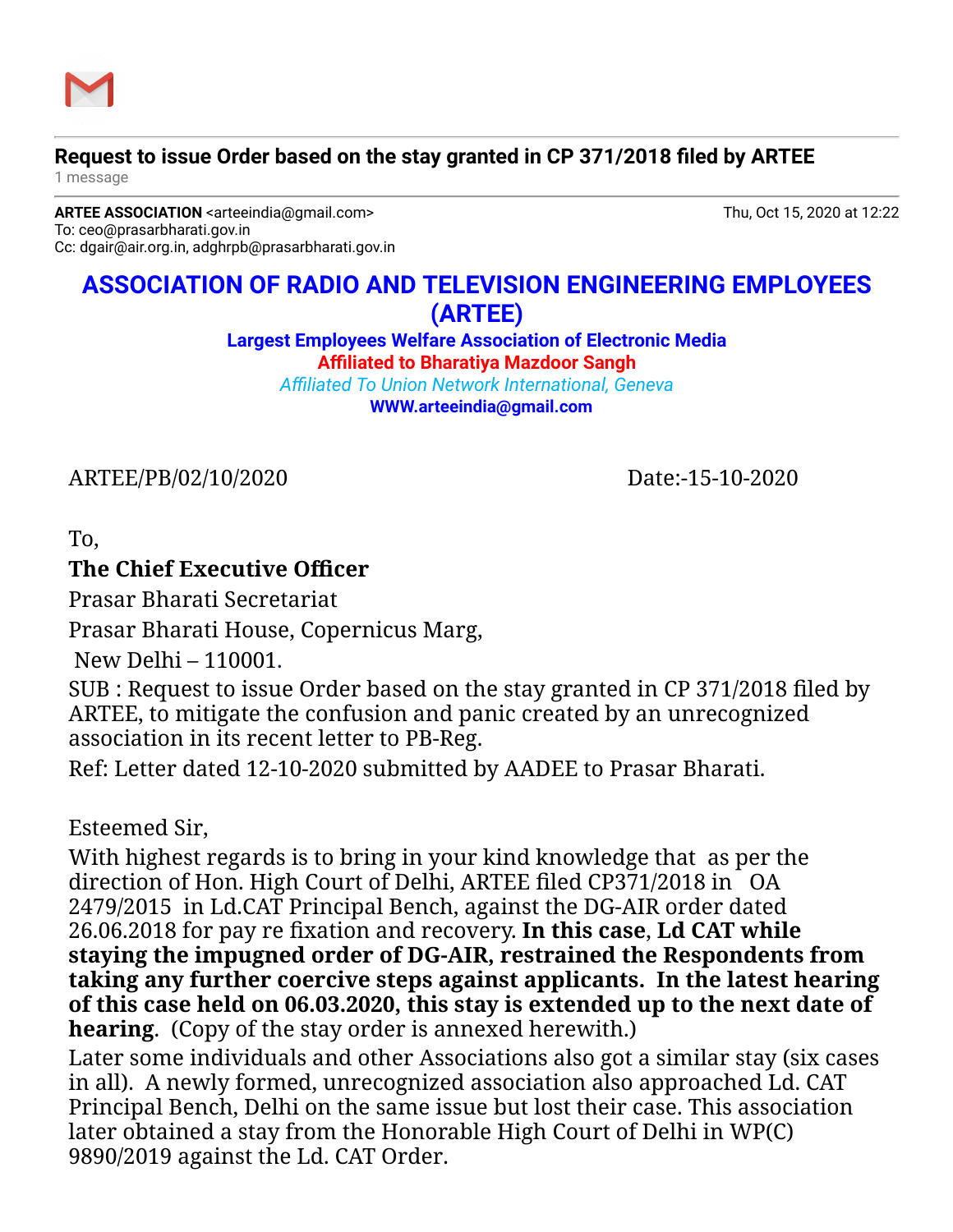**In view of the stay obtained by ARTEE, ADTEA, this new Association and other individuals, Prasar Bharati secretariat, upon the directions of Ministry of I&B, has generalized the benefit of the STAY to all those employees who are similarly placed, vide order PB-4(4)(6)/2020- Admin.Misc.grievance/33 Dated 14/7/2020***.*

**It is clear that the order to extend the benefits of stay to all the similarly placed employees was a carefully considered decision taken by the authorities after taking cognizance of the stay orders obtained by ARTEE and other associations/ individuals.**

**It may also be kindly noted that in this Order, the mention of a single court case was made only for the sake of brevity, to obviate the necessity of mentioning all the six cases each time such are referred to. This High Court case was taken as representing the other cases, because it was dependent on the Stay obtained by ARTEE in OA2479/2015 in July 2015, against the MIB Order of 08.09.2014. We understand that in the inter-office correspondence on this matter, DG-AIR, Prasar Bharati and Ministry consistently took cognizance of and referred to all the six cases. As per Prasar bharati legal cell opinion the applicants in OA 2479/2015 (ARTEE&ors) who are now before CAT principal bench Delhi with CP 371/2018 are fully protected against recoveries and re fixation .** In fact, DG-AIR on this matter clearly opined:

**"…….in view of the multiple court cases, we may request Prasar Bharati to take up the matter with MIB for issue of coherent directions for maintaining status quo in such a manner that each and every incumbent, who is beneficiary of scales by virtue of MIB OM dated 25/02/1999, should be covered until the matter attains finality in the Court of law. MIB may also be requested to address the issue of retiring officials also so that they may need not to run for the Court protection. To cut down on the number of court cases linked to MIB OM dated 25/2/1999, stringent efforts may be made to resolve the issue.**

As a responsible staff welfare association, we unreservedly share this opinion. So, when Prasar Bharati duly issued Orders generalizing the Stay orders to all affected staff, we welcomed it, even though there was no specific mention of our stay in that Order, for the sake of employee benefit.

But we understand that as per the letter dated 12-10-2020 mentioned in the reference; this unrecognized entity has misrepresented the facts regarding the Prasar Bharati Stay order.

**Through their hasty ill-considered letter they have tried to breed misconceptions, distrust and disharmony among the employees and also tried to create a wedge between the employer and employees.**

**Their letter to Prasar Bharati demands that the benefits of the PB order of 14.07.2020 should be extended only to its members. It has the deplorable audacity to tell Prasar Bharati not to extend it to ARTEE or ADTEA**